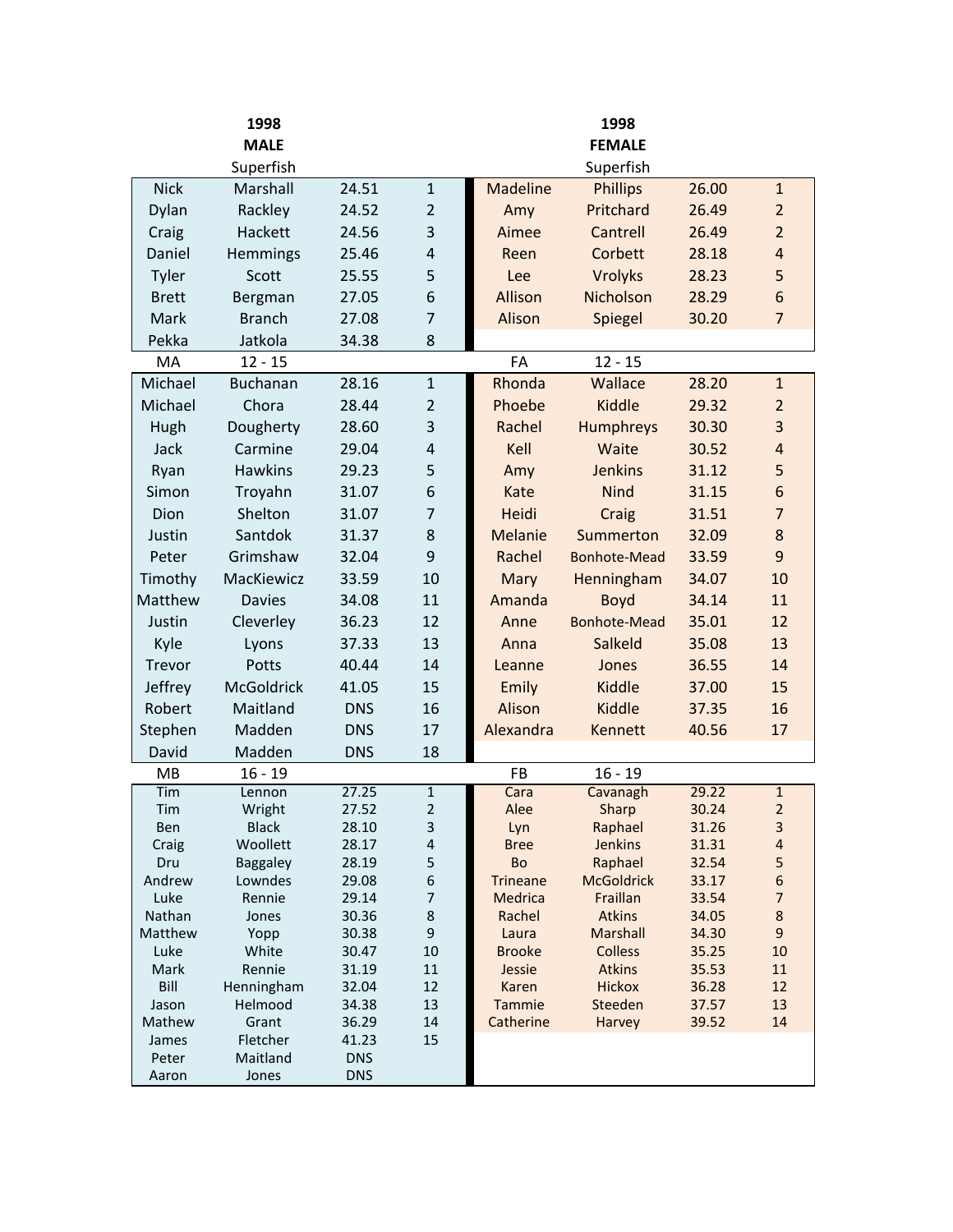| <b>MC</b>      | $20 - 24$       |       |                | FC         | $20 - 24$    |       |                |
|----------------|-----------------|-------|----------------|------------|--------------|-------|----------------|
| Philip         | <b>Bullock</b>  | 30.54 | $\mathbf{1}$   | <b>Kym</b> | <b>Hayes</b> | 31.26 | $\mathbf{1}$   |
| <b>Brendon</b> | <b>Matthews</b> | 31.13 | $\overline{2}$ | Renae      | Jordan       | 32.06 | $\overline{2}$ |
| Matthew        | Williamson      | 31.24 | 3              | Leah       | Cook         | 33.06 | 3              |
| Andrew         | Kerr            | 31.44 | $\overline{4}$ | Suzanne    | Humphrey     | 33.42 | $\overline{4}$ |
| James          | Foster          | 31.54 | 5              | Cherie     | Anderson     | 36.56 | 5              |
| Matt           | Logan           | 33.22 | 6              | Simone     | Eggers       | 39.15 | 6              |
| Adam           | Fitzpatrick     | 33.37 | $\overline{7}$ | Melanie    | Cox          | 42.16 | $\overline{7}$ |
| Ed             | <b>Sharrock</b> | 37.11 | 8              |            |              |       |                |
| Kieron         | White           | 40.59 | 9              |            |              |       |                |
| Roger          | <b>Bathie</b>   | 49.14 | 10             |            |              |       |                |
|                |                 |       |                |            |              |       |                |
| <b>MD</b>      | $25 - 29$       |       |                | FD.        | $25 - 29$    |       |                |
| Stefan         | <b>Timms</b>    | 27.29 | $\mathbf{1}$   | Jackie     | Hallam       | 29.51 | $\mathbf{1}$   |
|                |                 |       |                |            |              |       |                |

| Stefan        | <b>Timms</b>     | 27.29 | $\mathbf{1}$     | Jackie        | Hallam        | 29.51 | $\mathbf{1}$   |
|---------------|------------------|-------|------------------|---------------|---------------|-------|----------------|
| Adam          | <b>Mullens</b>   | 27.31 | $\overline{2}$   | Camille       | Aked          | 31.40 | $\overline{2}$ |
| Aiden         | <b>Berry</b>     | 28.23 | 3                | Katrina       | van Haeringen | 32.58 | $\overline{3}$ |
| Shayne        | McIntosh         | 28.58 | $\overline{4}$   | Roberta       | Mott          | 33.27 | $\overline{4}$ |
| <b>Marcus</b> | Hinchcliffe      | 30.46 | 5                | <b>Maxine</b> | Grochot       | 34.56 | 5              |
| Dean          | <b>Blond</b>     | 32.04 | $\boldsymbol{6}$ | Monika        | Mather        | 36.04 | $\sqrt{6}$     |
| Tyrone        | <b>McGillick</b> | 32.25 | $\overline{7}$   | Kim           | Blomdahl      | 37.13 | $\overline{7}$ |
| <b>Haig</b>   | Gilchrist        | 33.46 | $\bf 8$          | Monique       | MacRae        | 37.21 | 8              |
| Drew          | Roberts          | 33.51 | $\overline{9}$   | <b>Nicole</b> | Sandon        | 37.57 | 9              |
| Shane         | Hill             | 33.52 | 10               | Jo-anne       | <b>Clark</b>  | 39.30 | 10             |
| Craig         | <b>Banks</b>     | 34.00 | 11               | Helen         | Gream         | 40.15 | 11             |
| Scott         | <b>Squires</b>   | 34.12 | 12               | Whitney       | Keller        | 41.49 | 12             |
| Cameron       | Hartmann         | 36.04 | 13               | Joanne        | Kay           | 42.54 | 13             |
| Dean          | Jones            | 36.25 | 14               | Penny         | Hodges        | 44.14 | 14             |
| Gererd        | Drennan          | 36.41 | 15               | Louise        | Cusack        | 46.26 | 15             |
| David         | Evans            | 36.48 | 16               | Lynette       | <b>Dillon</b> | 54.18 | 16             |
| Michael       | Ruskin           | 37.08 | 17               | Leanne        | <b>McCann</b> | 54.41 | 17             |
| Matt          | Hardin           | 39.05 | 18               |               |               |       |                |
| Jason         | Rutter           | 39.50 | 19               |               |               |       |                |
| David         | Flannery         | 40.46 | 20               |               |               |       |                |
| <b>Steve</b>  | Cribbin          | 40.46 | 21               |               |               |       |                |
| Les           | Ryan             | 41.12 | 22               |               |               |       |                |
| <b>Brynn</b>  | Morgan           | 42.45 | 23               |               |               |       |                |
| Roane         | Campbell         | 45.00 | 24               |               |               |       |                |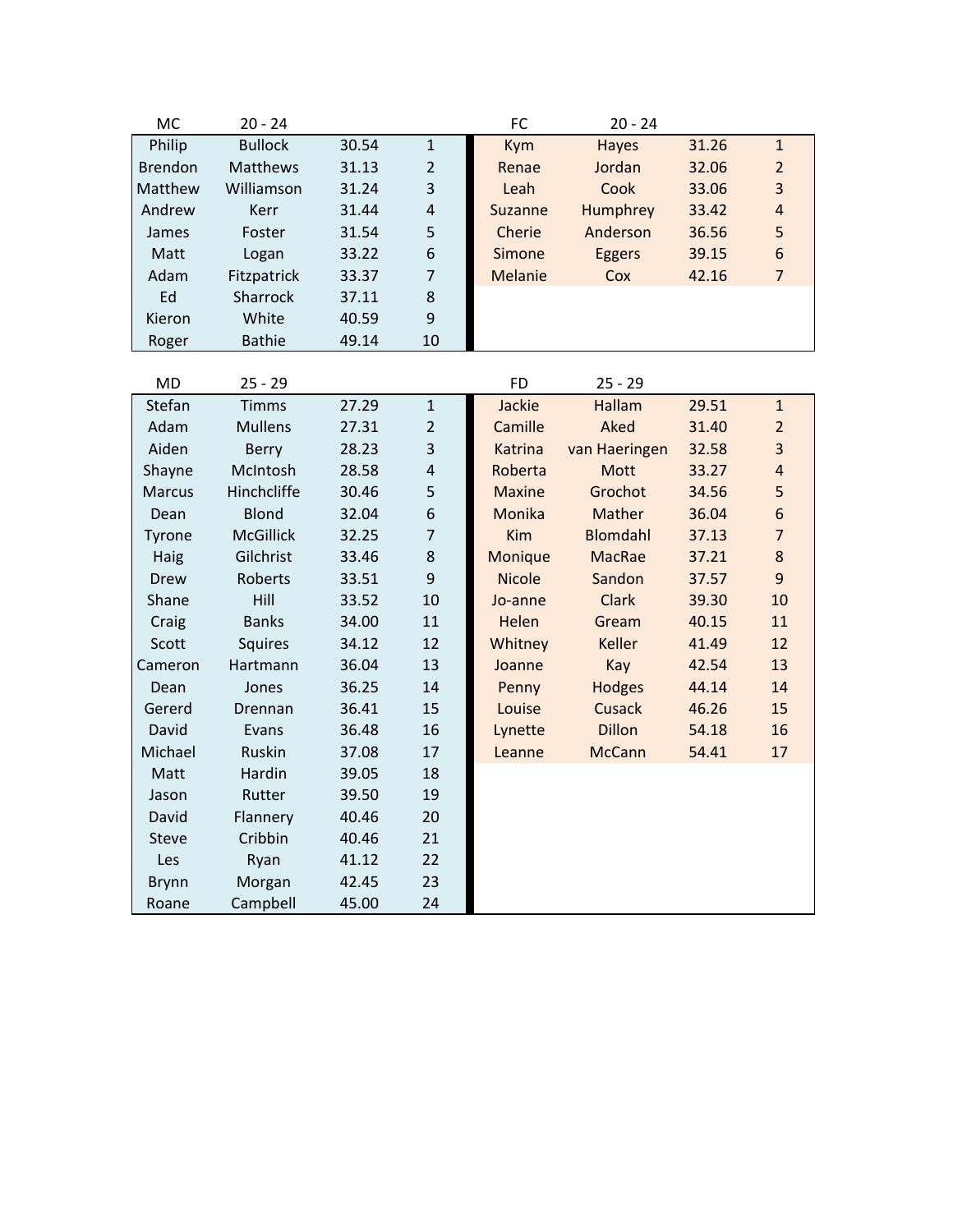| ME             | $30 - 34$      |            |                         | FE           | $30 - 34$      |       |                  |
|----------------|----------------|------------|-------------------------|--------------|----------------|-------|------------------|
| Michael        | Harris         | 28.43      | $\mathbf 1$             | Helen        | <b>Bailey</b>  | 31.38 | $\mathbf{1}$     |
| Dane           | Aldridge       | 30.27      | $\overline{2}$          | Caroline     | Watson         | 33.14 | $\overline{2}$   |
| John           | <b>Bruce</b>   | 30.48      | 3                       | Geraldine    | Kirkchildie    | 33.31 | 3                |
| Tony           | Trimble        | 31.17      | $\overline{\mathbf{4}}$ | Georgina     | <b>Baker</b>   | 37.30 | $\overline{4}$   |
| Wayne          | Simmons        | 31.39      | 5                       | Sheona       | Wood           | 39.11 | 5                |
| Peter          | Fahey          | 31.44      | 6                       | Ann          | Lewis          | 39.51 | $\boldsymbol{6}$ |
| Doug           | James          | 31.48      | $\overline{7}$          | Linda        | Fogg           | 39.59 | $\overline{7}$   |
| <b>Marcus</b>  | Riches         | 31.52      | 8                       | Michelle     | Whiticker      | 41.19 | 8                |
| Geoff          | Bensley        | 32.03      | 9                       | Paula        | <b>Banks</b>   | 42.00 | 9                |
| Ray            | Falconer       | 32.25      | 10                      | Jane         | MacArthur      | 42.58 | 10               |
| <b>Bradley</b> | Stafford       | 33.25      | 11                      | Maria        | Mott           | 44.39 | 11               |
| Steve          | Gibbeson       | 33.30      | 12                      | Anouchker    | <b>Mamab</b>   | 45.00 | 12               |
| Nigel          | McKinnon       | 33.40      | 13                      | Anna         | Pozzi          | 46.49 | 13               |
| Bevan          | <b>Butcher</b> | 34.00      | 14                      | Chris        | Proctor        | 56.56 | 14               |
| Rod            | Anderson       | 34.11      | 15                      | Maria        | <b>Perkins</b> | 58.06 | 15               |
| lain           | Fogg           | 34.31      | 16                      | <b>Maree</b> | Morton         | 58.07 | 16               |
| Tony           | O'Brien        | 34.39      | 17                      |              |                |       |                  |
| Andrew         | Scott          | 34.58      | 18                      |              |                |       |                  |
| Anthony        | Westmore       | 35.00      | 19                      |              |                |       |                  |
| Chris          | Ballenden      | 35.10      | 20                      |              |                |       |                  |
| Damien         | Disson         | 36.09      | 21                      |              |                |       |                  |
| Craig          | Gream          | 37.04      | 22                      |              |                |       |                  |
| Jason          | Craig          | 37.15      | 23                      |              |                |       |                  |
| <b>Brett</b>   | Stephen        | 37.18      | 24                      |              |                |       |                  |
| Stewart        | Verity         | 37.33      | 25                      |              |                |       |                  |
| Richard        | Conway         | 37.35      | 26                      |              |                |       |                  |
| Robert         | Hartwell       | 37.38      | 27                      |              |                |       |                  |
| Gary           | Turner         | 37.43      | 28                      |              |                |       |                  |
| John           | O'Connor       | 38.08      | 29                      |              |                |       |                  |
| <b>Bruce</b>   | Elliott        | 38.47      | 30                      |              |                |       |                  |
| Mike           | Punch          | 39.02      | 31                      |              |                |       |                  |
| Dirk           | Wymer          | 39.08      | 32                      |              |                |       |                  |
| Darren         | Nobbs          | 39.18      | 33                      |              |                |       |                  |
| John           | Baddeley       | 39.36      | 34                      |              |                |       |                  |
| David          | French         | 39.38      | 35                      |              |                |       |                  |
| Anthony        | Yopp           | 39.47      | 36                      |              |                |       |                  |
| Ross           | <b>Baines</b>  | 40.48      | 37                      |              |                |       |                  |
| Phill          | <b>Mattews</b> | 41.24      | 38                      |              |                |       |                  |
| Paul           | Clark          | 41.30      | 39                      |              |                |       |                  |
| fred           | <b>Banks</b>   | 42.32      | 40                      |              |                |       |                  |
| Gavin          | Farry          | 42.58      | 41                      |              |                |       |                  |
| Gerard         | Shaw           | 44.33      | 42                      |              |                |       |                  |
| Tony           | Ward           | 45.37      | 43                      |              |                |       |                  |
| Anthony        | Crandell       | 45.52      | 44                      |              |                |       |                  |
| <b>Stuart</b>  | Lundie         | 47.49      | 45                      |              |                |       |                  |
| Peter          | Symonds        | 55.44      | 46                      |              |                |       |                  |
| Bryan          | Sketchley      | <b>NTR</b> | 47                      |              |                |       |                  |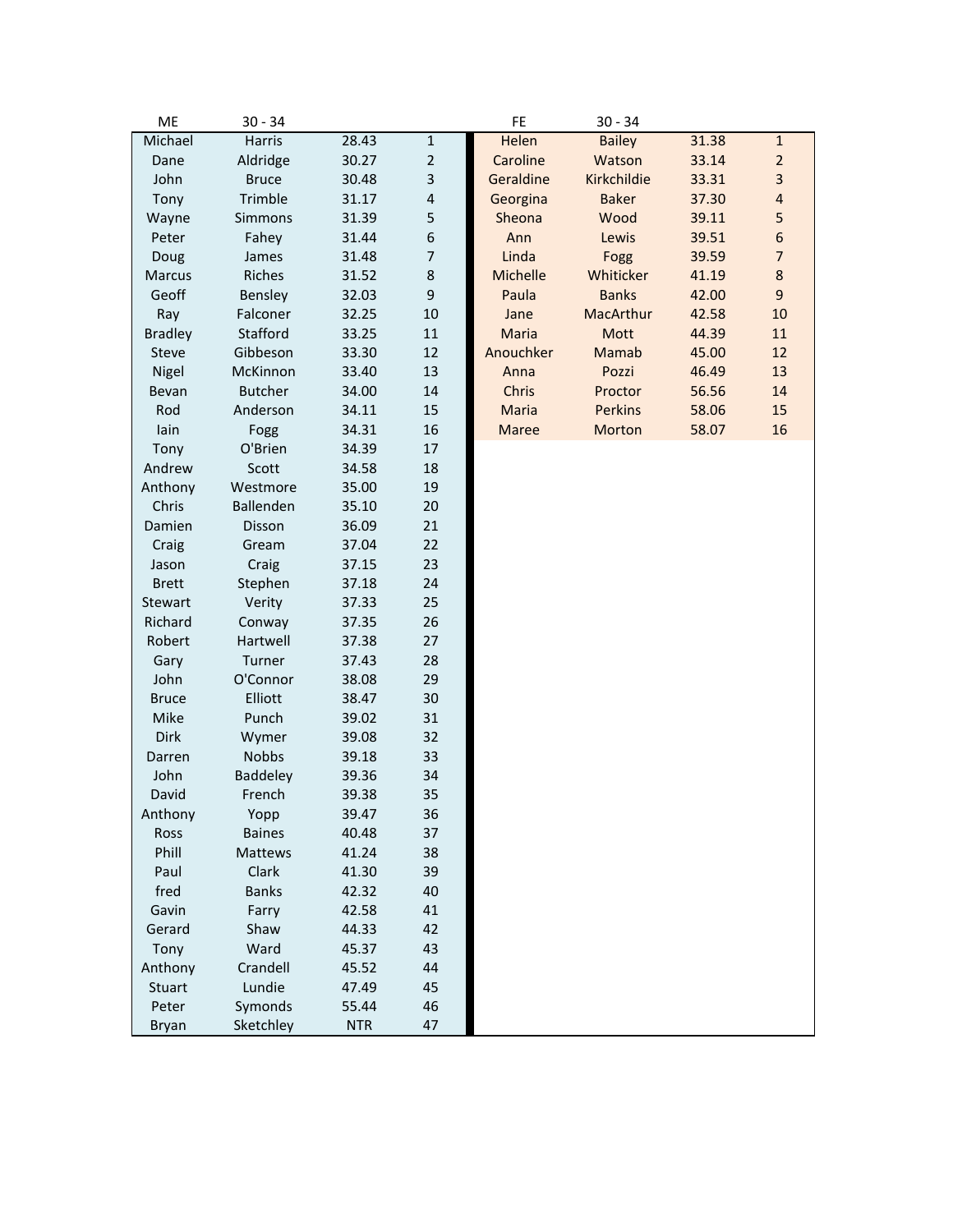| MF           | $35 - 39$          |       |                         | FF              | $35 - 39$       |       |                |
|--------------|--------------------|-------|-------------------------|-----------------|-----------------|-------|----------------|
| Gary         | Watson             | 26.03 | $\mathbf 1$             | <b>Kris</b>     | Martin          | 30.47 | $\mathbf{1}$   |
| Glenn        | Lawrence           | 26.36 | $\overline{2}$          | Amanda          | Wilson          | 34.06 | $\overline{2}$ |
| Mark         | Houston            | 29.22 | 3                       | Angela          | Waite           | 34.16 | 3              |
| Lawson       | Heath              | 31.26 | $\overline{\mathbf{r}}$ | <b>Debbie</b>   | Hesse           | 34.46 | $\overline{a}$ |
| Scott        | Hahn               | 31.48 | 5                       | Helen           | McKeon          | 36.40 | 5              |
| David        | Mahon              | 31.52 | 6                       | Melinda         | McLeod          | 38.15 | 6              |
| Michael      | Gudgeon            | 32.13 | $\overline{7}$          | <b>Kim</b>      | Elderton        | 38.32 | $\overline{7}$ |
| Paul         | Moosberger         | 32.35 | $\,8\,$                 | Gillian         | Jean            | 39.06 | 8              |
| Tim          | Raven              | 33.00 | 9                       | Janne           | Seletto         | 39.07 | 9              |
| <b>Steve</b> | Arnold             | 33.07 | 10                      | Robyn           | <b>Kelleher</b> | 40.40 | 10             |
| Michael      | White              | 33.28 | 11                      | Margaret        | Rose            | 41.30 | 11             |
| Don          | Opie               | 33.31 | 12                      | Joanne          | Mudge           | 44.12 | 12             |
| Garry        | Templeman          | 34.01 | 13                      | <b>Marion</b>   | <b>Sanders</b>  | 46.39 | 13             |
| Greg         | <b>Burton</b>      | 34.19 | 14                      | <b>Maree</b>    | Yopp            | 46.49 | 14             |
| lan          | McAllan            | 34.36 | 15                      | <b>Jennifer</b> | Smith           | 48.07 | 15             |
| <b>Brian</b> | Witt               | 34.50 | 16                      | Chyrelle        | Abbott          | 48.25 | 16             |
| Steve        | Tester             | 34.52 | 17                      | Glenda          | McInerney       | 55.07 | 17             |
| <b>Brian</b> | <b>Buckley</b>     | 35.07 | 18                      | Michelle        | Lehmann         | 59.02 | 18             |
| Andrew       | Child              | 35.10 | 19                      | <b>Bridget</b>  | Woodwin         | 64.31 | 19             |
| Marry        | Mewton             | 35.19 | 20                      |                 |                 |       |                |
| Ross         | Lewis              | 35.24 | 21                      |                 |                 |       |                |
| Mark         | <b>Brassingtom</b> | 35.34 | 22                      |                 |                 |       |                |
| John         | Ballenden          | 36.02 | 23                      |                 |                 |       |                |
| John         | Hartridle          | 36.25 | 24                      |                 |                 |       |                |
| Peter        | McDougal           | 36.35 | 25                      |                 |                 |       |                |
| Ken          | Potter             | 37.04 | 26                      |                 |                 |       |                |
| Glenn        | Robson             | 37.12 | 27                      |                 |                 |       |                |
| Paul         | Foster             | 37.13 | 28                      |                 |                 |       |                |
| Craig        | <b>Burton</b>      | 37.13 | 29                      |                 |                 |       |                |
| Rick         | le Cornu           | 37.19 | 30                      |                 |                 |       |                |
| David        | Gray               | 37.19 | 31                      |                 |                 |       |                |
| David        | Green              | 37.53 | 32                      |                 |                 |       |                |
| Keith        | Maitland           | 38.05 | 33                      |                 |                 |       |                |
| Robert       | Warren             | 38.18 | 34                      |                 |                 |       |                |
| Mark         | Carron             | 38.56 | 35                      |                 |                 |       |                |
| Glenn        | Follent            | 38.57 | 36                      |                 |                 |       |                |
| Jeff         | <b>McElliott</b>   | 38.59 | 37                      |                 |                 |       |                |
| Jim          | Johnston           | 39.16 | 38                      |                 |                 |       |                |
| Paul         | <b>Tsikleas</b>    | 39.36 | 39                      |                 |                 |       |                |
| Rick         | Potts              | 40.28 | 40                      |                 |                 |       |                |
| Robert       | Hodge              | 40.38 | 41                      |                 |                 |       |                |
| Dan          | Davidson           | 41.13 | 42                      |                 |                 |       |                |
| Stephen      | Goldie             | 41.16 | 43                      |                 |                 |       |                |
| Robert       | Mansberg           | 41.37 | 44                      |                 |                 |       |                |
| Alf          | Mikelat            | 41.40 | 45                      |                 |                 |       |                |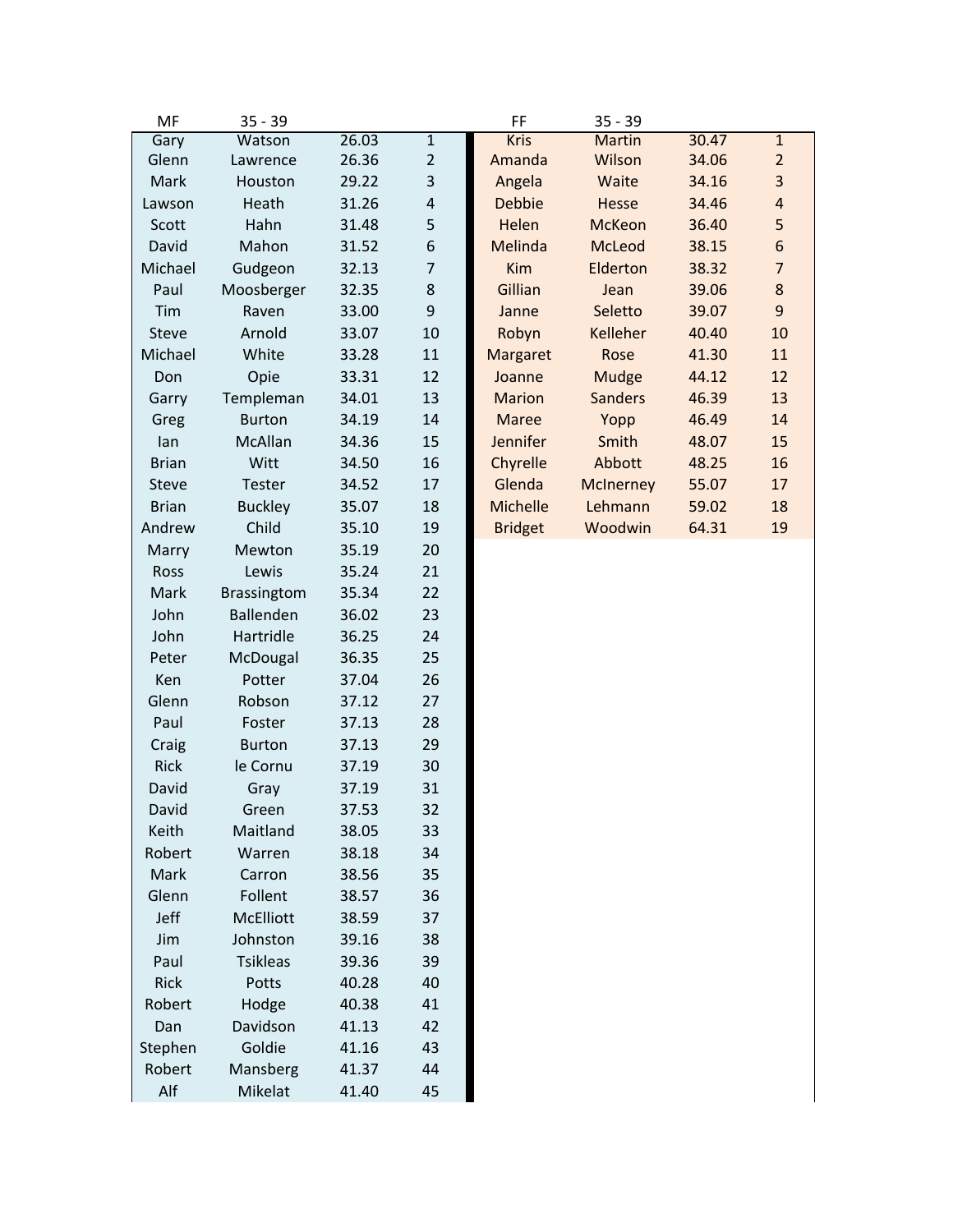| <b>Ross</b>   | McLennan        | 42.04      | 46 |
|---------------|-----------------|------------|----|
| Tim           | O'Reilly        | 42.19      | 47 |
| William       | dodson          | 42.47      | 48 |
| Mark          | Jones           | 43.27      | 49 |
| Terance       | Parnis          | 43.36      | 50 |
| Stephen       | Turnbull        | 44.32      | 51 |
| Michael       | van der Drift   | 46.14      | 52 |
| <b>Robert</b> | Hogg            | 47.46      | 53 |
| Wayne         | Edwards         | 51.46      | 54 |
| Michael       | Marreto         | 52.45      | 55 |
| Peter         | <b>Vitartis</b> | 52.50      | 56 |
| Graeme        | Gilloghy        | 53.43      | 57 |
| Greg          | Perkins         | 55.22      | 58 |
| Stephen       | Townsend        | 55.22      | 59 |
| Michael       | Freeman         | <b>DNS</b> |    |

| MG   | - 44<br>40 |        |       | 44<br>40 |
|------|------------|--------|-------|----------|
| Mark | Paul       | 2. J.V | Karen | Robinso  |

|  | 40 - |
|--|------|
|--|------|

| <b>IVIAI</b> N | r aur           | 29.UT | ᆠ              | <b>NGLELL</b>   | <b>INUDILISUIT</b> | JT.AT | <b>T</b>         |
|----------------|-----------------|-------|----------------|-----------------|--------------------|-------|------------------|
| Gregory        | Fettell         | 29.10 | $\overline{2}$ | Helen           | Cox                | 31.50 | $\overline{2}$   |
| Jim            | Dougherty       | 30.45 | 3              | Peta            | Michael            | 34.37 | $\overline{3}$   |
| Peter          | Jacobson        | 32.52 | $\pmb{4}$      | Linda           | Maloney            | 36.25 | $\overline{4}$   |
| Tim            | Harris          | 33.14 | 5              | Donna           | Noye               | 36.43 | 5                |
| David          | Zemek           | 33.43 | 6              | Carolyn         | Finter             | 37.37 | $\boldsymbol{6}$ |
| Colin          | Troyahn         | 33.54 | 7              | Jeanette        | Phelps             | 37.37 | $\boldsymbol{6}$ |
| Bob            | <b>Margetts</b> | 33.55 | 8              | Leanne          | <b>Browne</b>      | 37.54 | $\bf 8$          |
| Mick           | Gooley          | 34.11 | 9              | Wendy           | <b>Boyd</b>        | 41.02 | $\boldsymbol{9}$ |
| Phil           | Madden          | 34.15 | 10             | Lynette         | Schaefer           | 41.28 | 10               |
| Anthony        | Johnson         | 34.36 | 11             | Debby           | Lutkins            | 41.32 | 11               |
| Jim            | <b>Davies</b>   | 34.52 | 12             | Kate            | <b>McKinnon</b>    | 43.08 | 12               |
| Stephen        | Grant           | 35.02 | 13             | Jenni           | Prince             | 43.55 | 13               |
| John           | O'Neill         | 35.56 | 14             | Margaret        | Carney             | 47.23 | 14               |
| David          | McKeon          | 36.09 | 15             | <b>Sudasi</b>   | Sharma             | 50.17 | 15               |
| Kevin          | Gottstein       | 36.23 | 16             | <b>Jennifer</b> | Walker             | 51.29 | 16               |
| Ross           | Logan           | 36.40 | 17             | Jane            | l'ons              | 51.33 | 17               |
| Peter          | Phillips        | 37.03 | 18             | Jenelle         | <b>McGoldrick</b>  | 51.44 | 18               |
| George         | Graham          | 37.17 | 19             | Fiona           | <b>Blackmore</b>   | 63.25 | 19               |
| John           | Watson          | 37.43 | 20             |                 |                    |       |                  |
| Arthur         | Carney          | 37.49 | 21             |                 |                    |       |                  |
| Marc           | Vining          | 37.57 | 22             |                 |                    |       |                  |
| <b>Stuart</b>  | Walker          | 38.06 | 23             |                 |                    |       |                  |
| Steven         | Thomas          | 38.33 | 24             |                 |                    |       |                  |
| <b>Douglas</b> | Adams           | 38.55 | 25             |                 |                    |       |                  |
| Bill           | Mara            | 39.02 | 26             |                 |                    |       |                  |
| Garry          | <b>Simes</b>    | 39.14 | 27             |                 |                    |       |                  |
| Paul           | Christiansen    | 39.45 | 28             |                 |                    |       |                  |

| <b>IVIG</b> | 40 - 44         |       |                | гu              | 40 - 44           |       |                  |
|-------------|-----------------|-------|----------------|-----------------|-------------------|-------|------------------|
| Mark        | Paul            | 29.07 | $\mathbf{1}$   | Karen           | Robinson          | 31.01 | $\mathbf{1}$     |
| iregory     | Fettell         | 29.10 | $\overline{2}$ | Helen           | Cox               | 31.50 | $\overline{2}$   |
| Jim         | Dougherty       | 30.45 | 3              | Peta            | Michael           | 34.37 | 3                |
| Peter       | Jacobson        | 32.52 | $\pmb{4}$      | Linda           | Maloney           | 36.25 | $\sqrt{4}$       |
| Tim         | <b>Harris</b>   | 33.14 | 5              | Donna           | <b>Noye</b>       | 36.43 | 5                |
| David       | Zemek           | 33.43 | 6              | Carolyn         | Finter            | 37.37 | $\boldsymbol{6}$ |
| Colin       | Troyahn         | 33.54 | $\overline{7}$ | Jeanette        | Phelps            | 37.37 | $\boldsymbol{6}$ |
| <b>Bob</b>  | <b>Margetts</b> | 33.55 | 8              | Leanne          | <b>Browne</b>     | 37.54 | $\bf 8$          |
| Mick        | Gooley          | 34.11 | 9              | Wendy           | <b>Boyd</b>       | 41.02 | 9                |
| Phil        | Madden          | 34.15 | 10             | Lynette         | Schaefer          | 41.28 | 10               |
| nthony      | Johnson         | 34.36 | 11             | Debby           | Lutkins           | 41.32 | 11               |
| Jim         | <b>Davies</b>   | 34.52 | 12             | Kate            | <b>McKinnon</b>   | 43.08 | 12               |
| tephen      | Grant           | 35.02 | 13             | Jenni           | Prince            | 43.55 | 13               |
| John        | O'Neill         | 35.56 | 14             | Margaret        | Carney            | 47.23 | 14               |
| David       | McKeon          | 36.09 | 15             | Sudasi          | Sharma            | 50.17 | 15               |
| Kevin       | Gottstein       | 36.23 | 16             | <b>Jennifer</b> | Walker            | 51.29 | 16               |
| Ross        | Logan           | 36.40 | 17             | Jane            | l'ons             | 51.33 | 17               |
| Peter       | Phillips        | 37.03 | 18             | Jenelle         | <b>McGoldrick</b> | 51.44 | 18               |
| George      | Graham          | 37.17 | 19             | Fiona           | <b>Blackmore</b>  | 63.25 | 19               |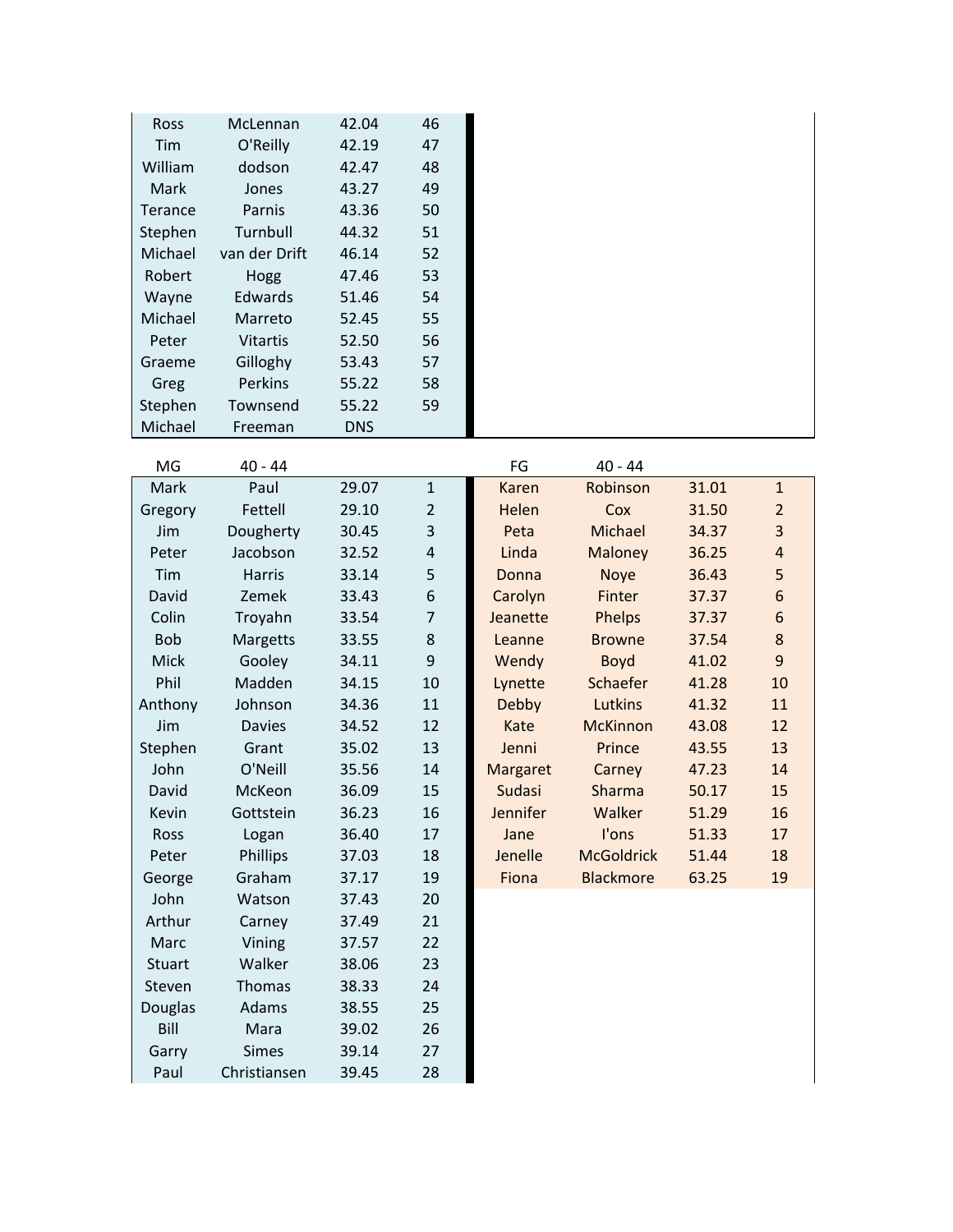| Paul         | Jackson        | 39.47      | 29 |  |
|--------------|----------------|------------|----|--|
| Glenn        | <b>Nott</b>    | 39.49      | 30 |  |
| Michael      | Munro          | 40.00      | 31 |  |
| Stephen      | Arndell        | 40.18      | 32 |  |
| Paul         | Edghill        | 40.37      | 33 |  |
| <b>Bruce</b> | Hammond        | 41.08      | 34 |  |
| <b>Brian</b> | Clark          | 41.12      | 35 |  |
| <b>Terry</b> | <b>Hawkins</b> | 42.38      | 36 |  |
| Peter        | Kendall        | 43.23      | 37 |  |
| Mark         | Wheatley       | 43.27      | 38 |  |
| Peter        | Law            | 43.37      | 39 |  |
| Rob          | Siebert        | 43.47      | 40 |  |
| John         | Morgan         | 43.50      | 41 |  |
| Peter        | McLeish        | 44.28      | 42 |  |
| Lou          | Wilson         | 45.42      | 43 |  |
| John         | Willoughby     | 46.17      | 44 |  |
| Peter        | Elliott        | 48.12      | 45 |  |
| Peter        | Abbott         | 48.24      | 46 |  |
| <b>Bruce</b> | McCallum       | 48.46      | 47 |  |
| Steven       | Parsons        | 50.21      | 48 |  |
| Graham       | <b>Brown</b>   | 51.39      | 49 |  |
| Mark         | Pearson        | 64.31      | 50 |  |
| <b>Rick</b>  | Reynolds       | <b>DNF</b> |    |  |
| Rod          | Hayes          | <b>DNS</b> |    |  |

| MН           | 45 - 49       |       |                | FH.           | $45 - 49$        |       |                |
|--------------|---------------|-------|----------------|---------------|------------------|-------|----------------|
| Craig        | <b>Spears</b> | 30.48 | $\mathbf{1}$   | Lesley        | Gough            | 30.45 | $\mathbf{1}$   |
| Francis      | Quinn         | 31.58 | $\overline{2}$ | Christine     | <b>Hughes</b>    | 32.46 | $\overline{2}$ |
| Craig        | White         | 32.07 | 3              | Carolyn       | Young            | 37.13 | 3              |
| <b>Terry</b> | McGee         | 32.23 | $\overline{4}$ | Katrina       | <b>Slack</b>     | 37.43 | $\overline{4}$ |
| Jeff         | Rowe          | 32.34 | 5              | Elizabeth     | Harvey           | 38.01 | 5              |
| Stephen      | Maitland      | 32.45 | 6              | <b>Denise</b> | Elder            | 39.20 | 6              |
| Bill         | Schultze      | 33.15 | $\overline{7}$ | Karen         | <b>McPherson</b> | 44.05 | $\overline{7}$ |
| lan          | Cohen         | 33.32 | 8              | Judith        | Chant            | 44.49 | 8              |
| Arthur       | <b>Beer</b>   | 33.46 | 9              | Catherine     | Jones            | 46.02 | 9              |
| Rayner       | Sturton       | 33.55 | 10             | Robyn         | McIntyre         | 46.04 | 10             |
| Stephen      | Hoy           | 34.26 | 11             | Rae           | <b>Wills</b>     | 48.42 | 11             |
| Greg         | Stebbing      | 34.54 | 12             | Robyn         | Cruickshank      | 50.00 | 12             |
| Peter        | Humphreys     | 35.18 | 13             | Jeanette      | James            | 50.57 | 13             |
| Peter        | O'Regan       | 35.27 | 14             | Lynne         | <b>Barnes</b>    | 51.42 | 14             |
| Peter        | West          | 35.39 | 15             | Lorelle       | Cole             | 54.32 | 15             |
| David        | <b>Thomas</b> | 35.39 | 16             |               |                  |       |                |
| Jim          | Boyd          | 36.03 | 17             |               |                  |       |                |
| Phillip      | McMahon       | 36.04 | 18             |               |                  |       |                |
| Paul         | Mayberry      | 36.42 | 19             |               |                  |       |                |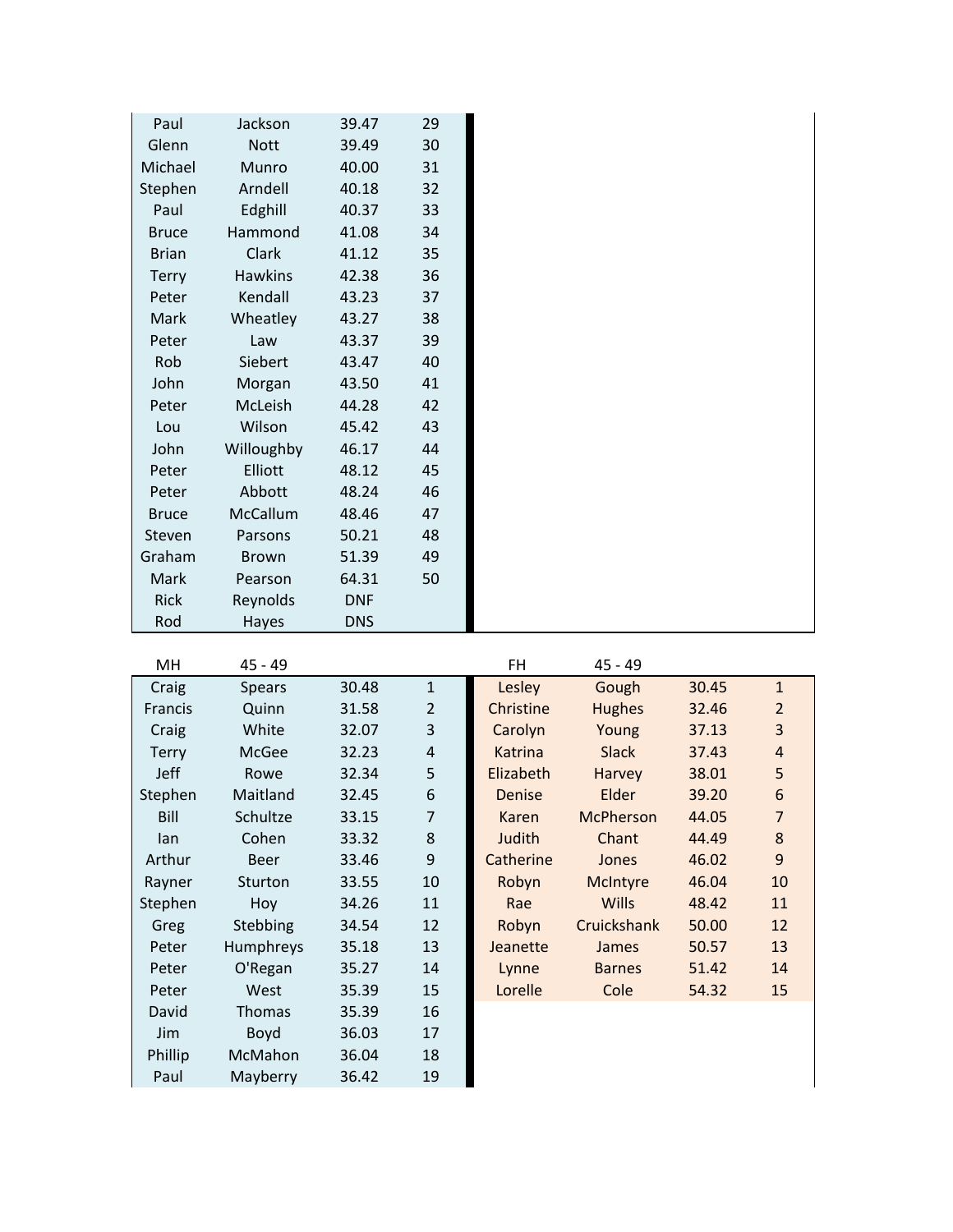| Peter        | O'Neill           | 36.42      | 20 |
|--------------|-------------------|------------|----|
| James        | <b>Bridgman</b>   | 36.43      | 21 |
| Graham       | Boyd              | 37.46      | 22 |
| Peter        | Wilkinson         | 37.54      | 23 |
| Kerry        | Savage            | 38.06      | 24 |
| John         | McLuckie          | 38.20      | 25 |
| Carl         | <b>Birch</b>      | 38.22      | 26 |
| Peter        | Prince            | 38.28      | 27 |
| Col          | Peak              | 38.29      | 28 |
| Peter        | Matthews          | 38.35      | 29 |
| Peter        | <b>Bennett</b>    | 38.45      | 30 |
| John         | Gribble           | 39.00      | 31 |
| Geoff        | Edwards           | 39.18      | 32 |
| lan          | Kerr              | 39.30      | 33 |
| S            | Lokic             | 39.48      | 34 |
| Russell      | <b>Black</b>      | 40.15      | 35 |
| Zui          | Hochman           | 40.44      | 36 |
| lan          | Ritchie           | 41.00      | 37 |
| Martin       | Bail              | 41.12      | 38 |
| David        | Bonhote-Mead      | 41.15      | 39 |
| Gary         | <b>McGoldrick</b> | 41.25      | 40 |
| <b>Terry</b> | Coghlan           | 41.36      | 41 |
| Douglas      | Sturrock          | 41.43      | 42 |
| Paul         | Mitchell          | 41.48      | 43 |
| Geoff        | Gale              | 41.53      | 44 |
| <b>Terry</b> | Seymour           | 42.19      | 45 |
| Adrian       | Welbourne         | 42.20      | 46 |
| Chris        | Power             | 42.44      | 47 |
| Peter        | <b>Ellis</b>      | 43.08      | 48 |
| Peter        | Kennett           | 43.23      | 49 |
| Dennis       | McCreadie         | 43.45      | 50 |
| Richard      | Gofton            | 44.28      | 51 |
| James        | Dickson           | 45.44      | 52 |
| Bernard      | Nolan             | 46.59      | 53 |
| Hugh         | <b>McNally</b>    | 47.31      | 54 |
| John         | McDonald          | 47.47      | 55 |
| Sean         | Gibney            | 50.11      | 56 |
| Keith        | Dunkerley         | 50.18      | 57 |
| Charles      | <b>Barnes</b>     | 50.25      | 58 |
| Steven       | Marks             | 50.27      | 59 |
| Philip       | Harvey            | 52.32      | 60 |
| Kerry        | Moore             | 54.32      | 61 |
| Douglas      | Jardine           | 67.17      | 62 |
| Chris        | Parslow           | <b>DNS</b> | 63 |
| Robert       | Collins           | <b>DNS</b> |    |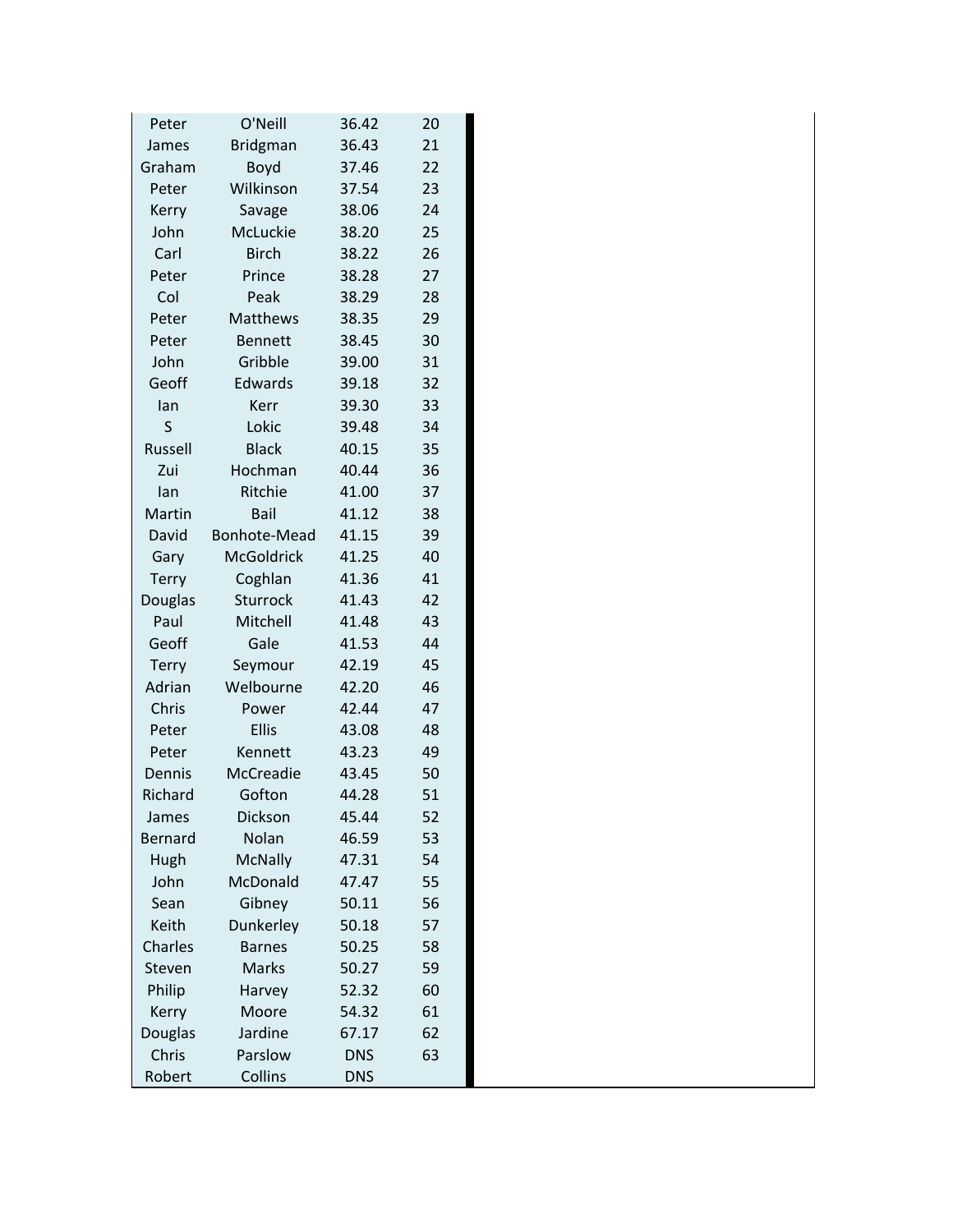| M <sub>l</sub> | $50 - 54$         |       |                         | F1      | $50 - 54$      |       |                         |
|----------------|-------------------|-------|-------------------------|---------|----------------|-------|-------------------------|
| Michael        | Evans             | 30.16 | $\mathbf{1}$            | Rose    | Jeff           | 37.00 | $\mathbf{1}$            |
| Chris          | Lowry             | 30.28 | $\overline{2}$          | Libby   | <b>Hassall</b> | 39.25 | $\overline{2}$          |
| Simon          | Thorn             | 32.18 | 3                       | Pamela  | Downey         | 41.00 | 3                       |
| Peter          | McMahon           | 32.22 | $\overline{\mathbf{r}}$ | June    | Ranson         | 41.44 | $\overline{2}$          |
| Ron            | Wilson            | 32.32 | 5                       | Utoska  | McLeod         | 45.54 | $\overline{\mathbf{4}}$ |
| John           | Treman            | 32.35 | 6                       | Helen   | Dauncey        | 46.57 | 5                       |
| Peter          | <b>MacCormick</b> | 34.25 | $\overline{7}$          | Rosslyn | <b>Skinner</b> | 53.49 | 6                       |
| Rod            | Couch             | 34.58 | 8                       |         |                |       |                         |
| David          | <b>Bullock</b>    | 35.14 | 9                       |         |                |       |                         |
| John           | Patterson         | 35.19 | 10                      |         |                |       |                         |
| John           | Duggin            | 35.32 | 11                      |         |                |       |                         |
| Patrick        | Knight            | 35.33 | 12                      |         |                |       |                         |
| lan            | Kennedy           | 35.59 | 13                      |         |                |       |                         |
| Keith          | <b>Burdett</b>    | 36.01 | 14                      |         |                |       |                         |
| Robin          | <b>Bates</b>      | 37.43 | 15                      |         |                |       |                         |
| John           | Gudgeon           | 38.38 | 16                      |         |                |       |                         |
| Graeme         | Sellar            | 39.02 | 17                      |         |                |       |                         |
| Guy            | Irwin             | 39.24 | 18                      |         |                |       |                         |
| Wayne          | Johnson           | 40.14 | 19                      |         |                |       |                         |
| Derek          | Neilson           | 40.25 | 20                      |         |                |       |                         |
| Bernard        | Dolan             | 40.27 | 21                      |         |                |       |                         |
| Graham         | Miller            | 41.16 | 22                      |         |                |       |                         |
| Graeme         | Stewart           | 42.34 | 23                      |         |                |       |                         |
| Raymond        | Adams             | 42.56 | 24                      |         |                |       |                         |
| Chris          | Webb              | 43.02 | 25                      |         |                |       |                         |
| Trevor         | <b>Bower</b>      | 43.09 | 26                      |         |                |       |                         |
| Scott          | Ford              | 43.14 | 27                      |         |                |       |                         |
| Syd            | <b>Brown</b>      | 44.41 | 28                      |         |                |       |                         |
| Alan           | Thomas            | 46.22 | 29                      |         |                |       |                         |
| <b>Brian</b>   | Sutton            | 48.29 | 30                      |         |                |       |                         |
| Oliver         | Dunne             | 51.20 | 31                      |         |                |       |                         |
| John           | Pick              | 51.48 | 32                      |         |                |       |                         |
| Ken            | <b>Barret</b>     | 52.45 | 33                      |         |                |       |                         |
| Rod            | Dowell            | 54.52 | 34                      |         |                |       |                         |
| John           | Falcon            | 57.39 | 35                      |         |                |       |                         |